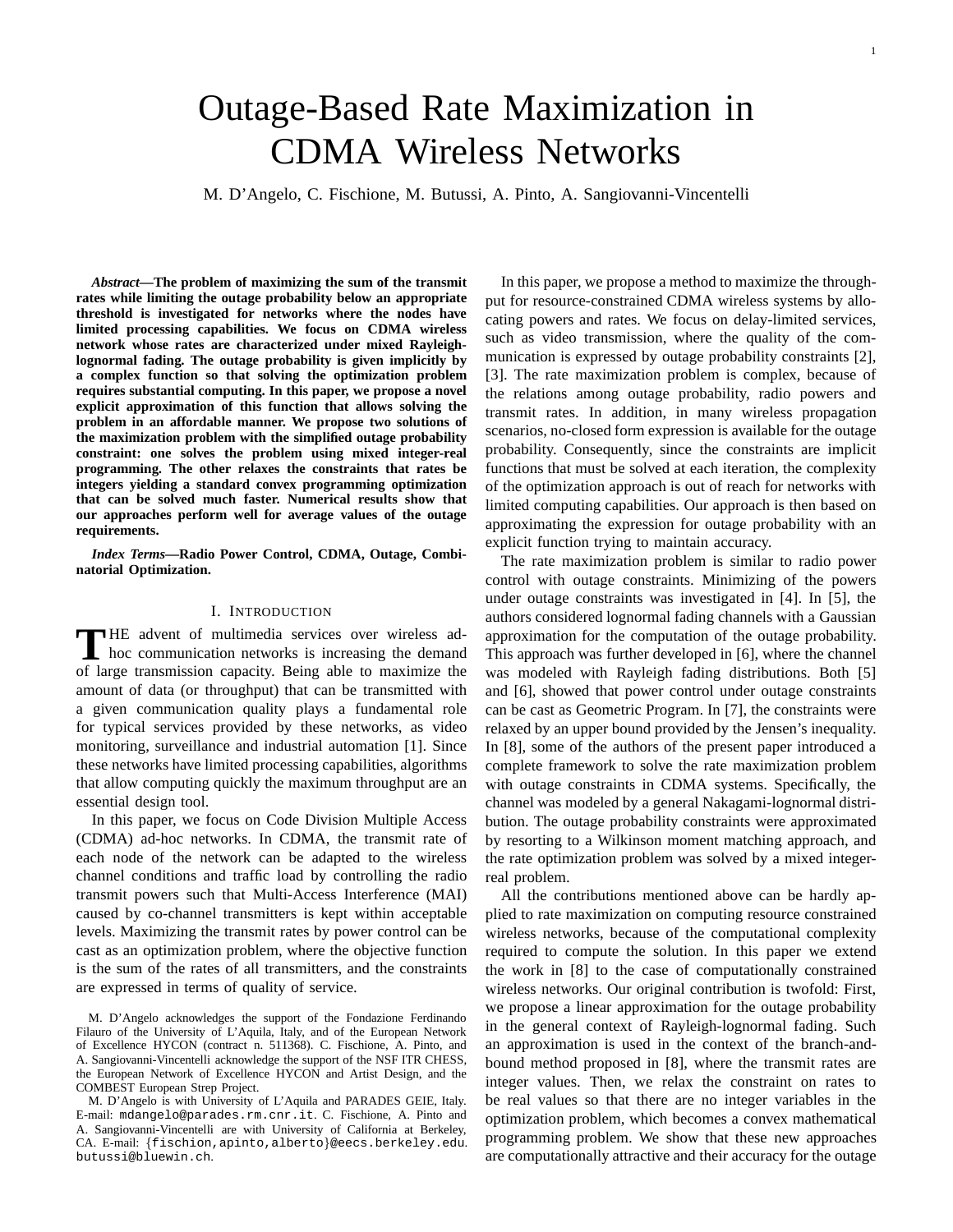probability is adequate.

The paper is organized as follows: We present the system model and the mathematical formulation of the problem in Section II. In Section III we describe the approximation of the outage constraint. In Section IV-A we formulate the problem in term of a mixed integer-real programming, whereas in Section IV-B we relax the integrality constraints on the rates and formulate the resulting optimization problem as a convex mathematical programming problem. Numerical results are reported in Section V to demonstrate the properties of our approach.

### II. PROBLEM FORMULATION

We consider a system scenario where  $K$  mobile transmitters communicate towards a receiver. Each transmitter  $i = 1, \ldots, K$  is associated with a traffic source type (voice, video, data, etc.), a level of radio transmit power  $P_i$ , and a chip time  $T_c$ . Let the channel gain of signals of transmitter i be  $h_i$ . We adopt the Lee and Yeh multiplicative model [9, pag. 91]:  $h_i = l_i z_i \Omega_i$ , where  $l_i$  is the path loss,  $z_i$  is the fast fading, and  $\Omega_i$  is the shadowing. The fast fading  $z_i$  is modelled as the square of a Rayleigh-distributed random variable. For any  $i \neq j$ ,  $z_i$  and  $z_j$  are considered statistically independent. The shadow fading is  $\Omega_i = \exp{(\xi_i)}$ , where  $\xi_i$  is a Gaussian random variable having zero mean and standard deviation  $\sigma_{\xi_i}$ . Let the binary random variable  $\nu_i$  be the activity status (on/off) of the source. The probability mass function is such that  $Pr[\nu_i = 1] = \alpha_i$  and  $Pr[\nu_i = 0] = 1 - \alpha_i$ , where  $\alpha_i$ is the activity factor of source *i*. Let  $\mathbf{h} = [h_1, \dots, h_K]^T$  and  $\nu = [\nu_1, \dots, \nu_K]^T$ . Independence is assumed between any pair of variables of the vectors h and  $\nu$ . The model of the physical layer of an asynchronous binary phase shift keying CDMA system is summarized by the following expression of the Signal to Interference plus Noise Ratio (SINR) [10]:

 $\text{SINR}_i(\mathbf{h}, \boldsymbol{\nu}) = \frac{P_i h_i}{\frac{N_0}{2T_i} + \Psi_i(\mathbf{h}, \boldsymbol{\nu})},$ 

where

$$
\Psi_i(\mathbf{h}, \nu) = \sum_{\substack{j=1 \ j \neq i}}^K \frac{P_j}{G_i} h_j \nu_j , \qquad (1)
$$

We model the rate of each transmitter as  $R_i = R_{i0} n_i$ , where  $R_{i0} = 1/T_{i0}$  is the basic rate (with basic bit time  $T_{i0}$ ), and  $n_i$  is an integer denoting the assigned rate. Such a rate is a power of two due to the spreading code structure [9]. Consequently, the spreading factors are expressed as  $G_i = G_{i0}/n_i$ , where  $G_{i0} = T_{i0}/T_c$  corresponds to the basic rate (when  $n_i = 1$ ). We assume that the transmit radio power is expressed as  $P_i = p_i n_i$ , where  $p_i$  is the power at the basic rate. Let  $\mathbf{p} = [p_1, \dots, p_K]^T$ ,  $\mathbf{p}_{-i} =$  $[p_1, p_2, \ldots, p_{i-1}, p_{i+1} \ldots p_K]^T$ ,  $\mathbf{n} = [n_1, n_2, \ldots, n_K]^T$ , and  $\mathbf{n}_{-i} = [n_1, n_2, \dots, n_{i-1}, n_{i+1}, \dots, n_K]^T.$ 

The objective function of the rate maximization problem is the sum of the transmitters' rates, and the constraints are bounds on the maximum value for the outage probability, transmit powers and rates:

$$
\mathcal{P}: \max_{\mathbf{p}, \mathbf{n}} \mathbb{1}^{T} \mathbf{n}
$$
  
s.t.  $\Pr[\text{SINR}_{i}(\mathbf{h}, \nu) < \gamma_{i}] \leq P_{\text{out}}, \quad \forall i = 1, ..., K$   
 $\mathbf{p}^{T}(\mathbf{n} \circ \mathbf{l}) \leq P_{T},$   
 $p_{i} \geq p_{i0}, \qquad \forall i = 1, ..., K$   
 $1 \leq n_{i} \leq G_{i0}, \qquad n_{i} \in \mathcal{N}, \qquad \forall i = 1, ..., K$ 

where  $\mathbb{1}^T = [1 \ 1 \dots 1] \in \mathbb{R}^K$ , and  $\mathbb{1}^T = [l_1 \ l_2 \dots l_K]$ . The decision variables are the powers **p** and rates **n**.  $P_{\text{out}}$ is the maximum allowed outage probability of the SINR for user *i* with respect to the threshold  $\gamma_i$ . The constraint  $p^T(n \circ$  $I = \sum_{i=1}^{K} n_i p_i l_i \leq P_T$  is due to the fact that the antenna of the receiver can accept only a maximum amount of power without distorting the signal. For obvious physical reasons, powers cannot be smaller than a given value  $p_{i0}$ . The rate constraint is motivated by that the spreading factor is  $G_i =$  $G_{i0}/n_i \geq 1$ . Finally, the set of rates, N, must be a power of two.

Solving Problem  $P$  is not easy: The outage constraints are complicated functions of rates and power, and the rates are integers. We approach these issues in the next sections.

#### III. OUTAGE PROBABILITY APPROXIMATION

In this section, we propose to express the outage probability constraints as linear functions of the decision variables of Problem P.

The outage probability is obtained by the probability distribution function (pdf) of the SINR, which, however, is unknown for Rayleigh-lognormal fading. A numerical calculation of the outage probability can be found, e.g., in [11]. However, the approach is computationally prohibitive for optimization purposes. An accurate approximation based on the Wilkinson moment matching was proposed in [8]. However, this approximation is still a highly non-linear function of the powers and rates that requires significant computing power.

Let us rewrite the SINR as follows:

$$
SINR_i(\mathbf{h}, \nu) = \frac{p_i l_i z_i \exp(\xi_i)}{\frac{N_0}{2G_{i0}T_c} + \Psi_i(\mathbf{h}, \nu)} \ . \tag{2}
$$

The new approximation of the outage probability is obtained as follows. First,  $\Psi_i$  (h,  $\nu$ ) is approximated by its average. As observed in [12], taking the average of the MAI to compute the outage probability corresponds to considering that the fluctuations of the MAI term may have a variance that is small when compared to the variance of the user signal power. Second, the product between  $\exp(\xi_i)$  and  $z_i$  in the SINR expression can be approximated by a lognormal variable  $\exp(\xi_i)$  as proposed in [9, pag. 92]. Combining these two, we obtain

$$
\text{SINR}_{i}(\mathbf{h}, \nu) \approx \frac{1}{g_i(\mathbb{E}\,\Psi_i\,(\mathbf{h}, \nu))} \exp{\hat{\xi}_i} \tag{3}
$$

where  $\hat{\xi}_i$  is a Gaussian random variable with mean and standard deviation, respectively, as

$$
\mu_{\hat{\xi}_i} = \psi(1),
$$
  
\n
$$
\sigma_{\hat{\xi}_i}^2 = \zeta(2,1) + \sigma_{\xi_i}^2,
$$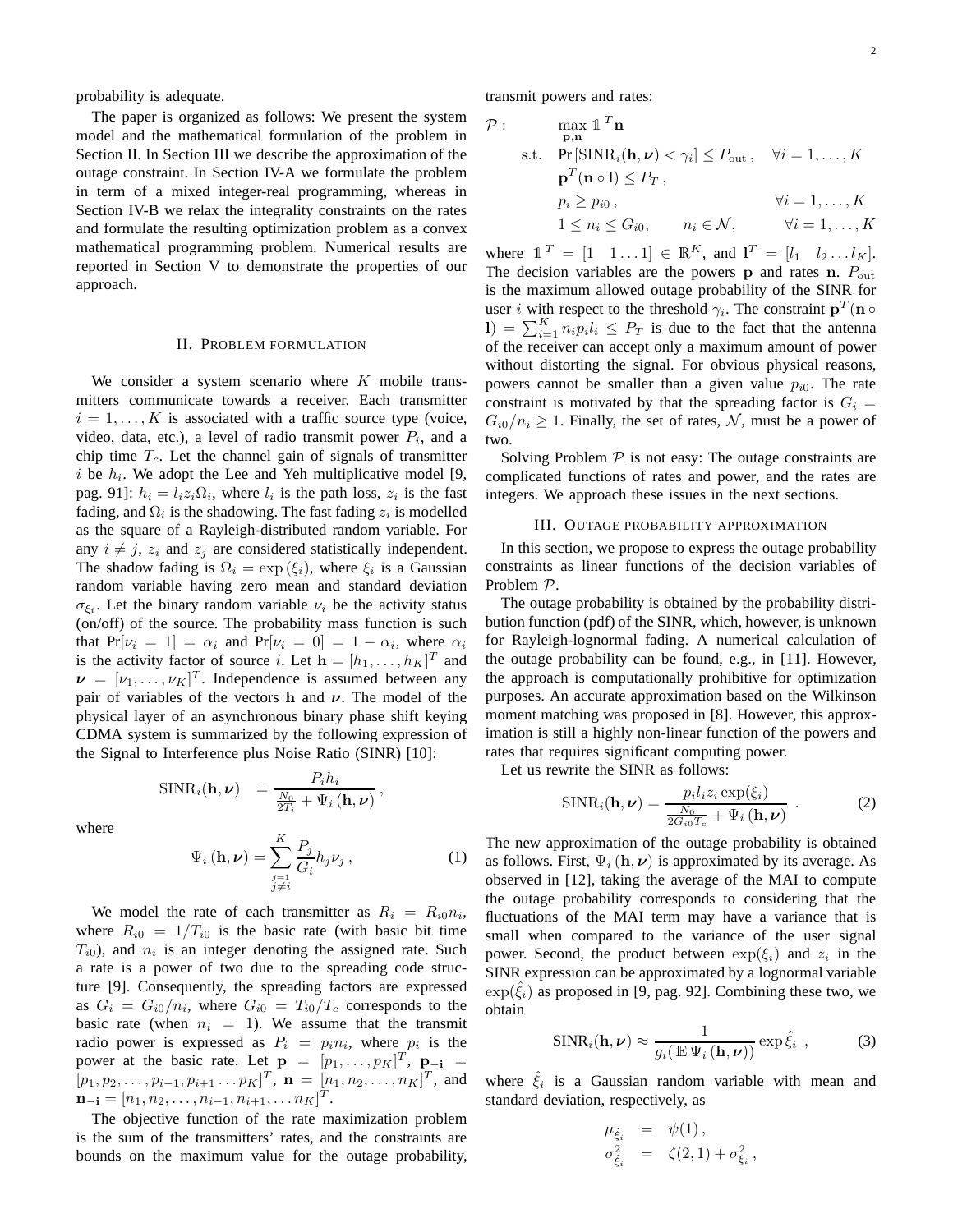where  $\psi(1)$  is Euler's psi function, and  $\zeta(2, 1)$  is Riemann's zeta function, as defined in [9, pag. 107], whereas

$$
g_i(\mathbb{E}\,\Psi_i\left(\mathbf{h},\boldsymbol{\nu}\right))=\frac{1}{p_il_i}\left(\frac{N_0}{2G_{i0}T_c}+\mathbb{E}\,\Psi_i\left(\mathbf{h},\boldsymbol{\nu}\right)\right)
$$

and

$$
\mathbb{E}\,\Psi_i\left(\mathbf{h},\boldsymbol{\nu}\right) = \sum_{\substack{j=1\\j\neq i}}^K \frac{p_j n_j}{G_{i0}} l_j \mu_{z_j} \alpha_j \exp\frac{1}{2} \sigma_{\xi_j}^2. \tag{4}
$$

From (3), and since  $\hat{\xi}_i$  has Gaussian distribution,

$$
\Pr\left[\text{SINR}_{i}(\mathbf{h}, \boldsymbol{\nu}) < \gamma_{i}\right] \approx 1 - Q\left(\frac{\ln \gamma_{i} + \ln g(\mathbb{E} \Psi_{i}(\mathbf{h}, \boldsymbol{\nu})) - \mu_{\hat{\xi}_{i}}}{\sigma_{\hat{\xi}_{i}}}\right). \quad (5)
$$

where  $Q(x) = 1/\sqrt{2\pi} \int_x^{\infty} e^{-t^2/2} dt$  is the complementary cumulative Gaussian distribution.

Using  $(4) - (5)$ , the constraints on the outage probability can be rewritten as

$$
\frac{p_i}{I_i(\mathbf{n}_{-i}, \mathbf{p}_{-i})} \ge \gamma_i \quad \forall i = 1, \dots, K \tag{6}
$$

where  $I_i(\mathbf{n}_{-i}, \mathbf{p}_{-i})$  is defined as follows:

$$
I_i(\mathbf{n}_{-i}, \mathbf{p}_{-i}) = \left(\frac{N_0}{2l_iG_{i0}T_c} + \frac{\mathbb{E}\,\Psi_i\left(\mathbf{h}, \boldsymbol{\nu}\right)}{l_i}\right) \cdot \exp(-\sigma_{\hat{\xi}_i}q_i - \mu_{\hat{\xi}_i}), \tag{7}
$$

with

$$
q_i = Q^{-1}(1 - P_{\text{out}}^i).
$$

The function (7) is called the interference function. It is a quadratic function of rates and powers. By contrast, the approximation proposed in [8] is a highly non linear function. The interference function we have proposed in this paper enables us the development of computationally efficient algorithms for the solution of Problem P.

### IV. PROBLEM SOLUTION

In this section, we use in Problem  $P$  the outage probability approximation developed in the previous section, and present two strategies for the solution of the problem. The first one makes use of a branch-and-bound method, whereas the second one, by relaxing the constraints on rates to be integer, transforms the problem into a convex optimization one.

## *A. Relaxation 1*

Equation (7) allows rewriting the optimization problem  $P$ as follows:

$$
\mathcal{P}_1: \quad \max_{\mathbf{n}, \mathbf{p}} \mathbb{1}^T \mathbf{n}
$$
\n
$$
\text{s.t} \quad \frac{p_i}{I_i(\mathbf{n} - i, \mathbf{p} - i)} \ge \gamma_i \quad \forall \ i = 1, \dots, K
$$
\n
$$
\mathbf{p}^T(\mathbf{n} \circ \mathbf{l}) \le P_T
$$
\n
$$
p_i \ge p_{i0} \quad \forall \ i = 1, \dots, K
$$
\n
$$
1 \le n_i \le G_i, \quad n_i \in \mathbb{N}^+ \quad \forall \ i = 1, \dots, K
$$

This problem is a mixed integer-real optimization problem. It can be solved by the branch-and-bound approach described in [8], which is based on the availability of feasible power vectors. In particular, from Proposition 1 in [8], these power vectors can be evaluated by the following optimization problem:

$$
\mathcal{P}_2: \qquad \min_{\mathbf{p}} \mathbf{n}^T \mathbf{p}
$$
  
s.t. 
$$
\frac{p_i}{I_i(\mathbf{n}_{-i}, \mathbf{p}_{-i})} = \gamma_i \quad \forall \ i = 1, ..., K
$$

Note that in this problem the decision variable is only p, whereas the rate vector is fixed. The solution of Problem  $\mathcal{P}_2$ was obtained in [8] by iterative numerical methods. In this paper we can exploit the function  $I_i(\mathbf{n}_{-i}, \mathbf{p}_{-i})$  derived in (7) to simplify the solution. Since this function is linear in  $\mathbf{p}_{-i}$ , there is a unique optimal solution of Problem  $\mathcal{P}_2$ , which is given just by the solution of the system of the linear equations given by the constraints. After some manipulations, the optimal solution of Problem  $\mathcal{P}_2$  is found to be

$$
p_i = \frac{c}{\sum_{\substack{l=1 \ l \neq i}}^K \frac{b_l n_l}{a_l + b_l n_l} - a_i},\tag{8}
$$

where:

$$
a_j = G_{i0} l_i \phi_i , \qquad (9)
$$

$$
b_j = l_j \mu_{z_j} \alpha_j \exp\left(\frac{1}{2}\sigma_{\xi_j}^2\right) , \qquad (10)
$$

$$
c = -\frac{N_0}{2T_c},\tag{11}
$$

with

$$
\phi_i = \frac{1}{\gamma_i} \exp(\sigma_{\hat{\xi}_i} q_i + \mu_{\hat{\xi}_i}).
$$

The closed-form expression of the feasible power vectors (8) is computationally simple to evaluate. On the contrary, the optimal solution presented in [8] is achieved by numerical iterations, and hence is computationally substantially more expensive. On the other hand, the availability of a closed-form power vectors comes at the price of reduced accuracy of the outage constraints.

*B. Relaxation 2*

So far, we have investigated the solution of problem  $P$ where the rates are integer values. If we relax the integrality constraint on the rates, and consider the approximation of the outage probability as we have proposed in Section III, we can cast the rate maximization problem as a convex optimization problem. Rewriting the problem  $P_1$  according to the canonic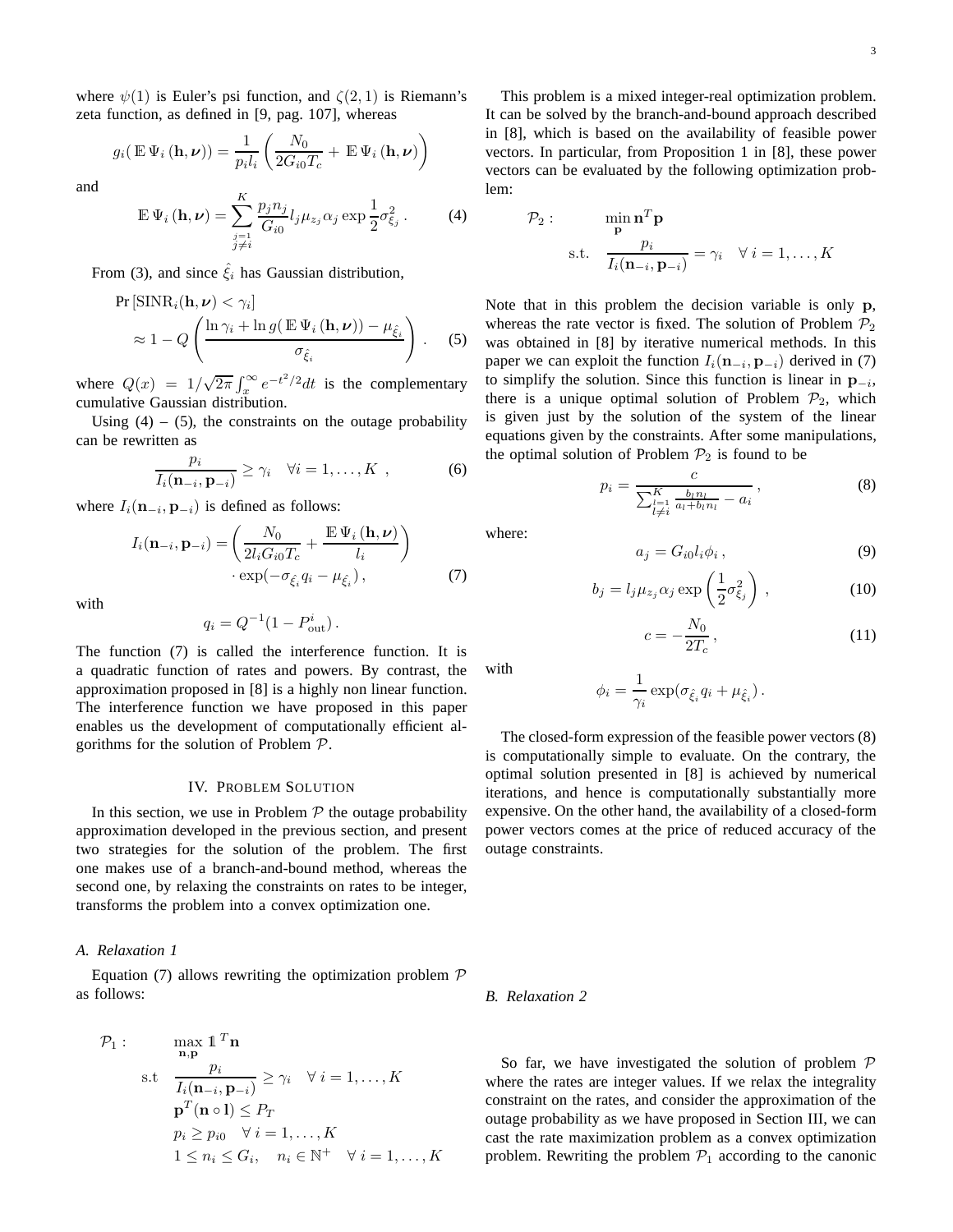form [13], we obtain that

$$
\mathcal{P}_3: \quad \min_{\mathbf{n}, \mathbf{p}} -\mathbb{1}^T \mathbf{n}
$$
\n
$$
\text{s.t.} \quad \sum_{\substack{j=1 \ j \neq i}}^K b_j p_j n_j - a_i p_i - c \le 0 \quad \forall \ i = 1, \dots, K
$$
\n
$$
\mathbf{p}^T(\mathbf{n} \circ \mathbf{l}) \le P_T
$$
\n
$$
p_{i0} - p_i \le 0 \quad \forall \ i = 1, \dots, K
$$
\n
$$
1 - n_i \le 0 \quad \forall \ i = 1, \dots, K
$$
\n
$$
n_i - G_i \le 0 \quad \forall \ i = 1, \dots, K
$$

where the outage constraint has been rewritten using (7), and  $a_i$ ,  $b_i$  and c are defined in (9), (10), and (11), respectively. The cost function and all constraints of Problem  $P_3$  are convex. A feasible solution of Problem  $P_3$  is given by all zero radio powers and minimum transmit rates. Therefore, a global optimal solution exists, which can be obtained by efficient interior point methods.

#### V. NUMERICAL RESULTS

In this section we evaluate the accuracy of the approximation of the outage probability proposed in Section III, and then we solve the optimization problem as proposed in Sections IV-A and IV-B. The numerical results obtained in this section are compared with the approach proposed in [8].

The system parameters are taken from the 3GPP specification [14]: the chip time is  $T_c = 2.6 \times 10^{-7}$  s, and the maximum spreading factor is  $G_{i0} = 256$ . We assume a thermal noise  $N_0 = -170$  dBm/Hz, and we set  $P_T = 1.5239 \times 10^{-12}$ , such that  $P_T T_c/N_0 = 16$  dB. We assume a homogeneous propagation environment for the path loss  $l_i$ , which is set to 90 dB for each transmitter. As required for the validity of the multiplicative model of the fading,  $\mu_z$  is set to 1 [9]. The system is considered in outage when the SINR is below  $\gamma_i$  = 3.1. All transmitters have the same activity factor  $\alpha_i = 0.5$ .

#### *A. Approximation of the Outage Probability*

To establish the accuracy of the proposed approximation, we performed Monte Carlo simulations. In particular, we considered (2) and collected a very large set of SINR samples by drawing the random variables  $\xi_i$  and  $z_i$ . The probability distribution function of the SINR was then evaluated and compared with the approximation proposed in Section III. Our approximation is assessed by the percentage difference between the real ccdf of the SINR and the approximated ccdf. This provides an evaluation of the percentage error that affects the  $Q(\cdot)$  term in (5).

For each simulation, we considered different scenarios in terms of number of transmitters  $(K)$  and shadowing variance  $(\sigma_{\xi_i})$ . Each transmitter used a radio power of  $-10$  dBm at the basic rate. The range of SINR thresholds  $\gamma$  being considered is the one typically adopted for the outage computation [9].

The plots in Fig. 1 report the ccdf percentage error of our approximation for a scenario with  $K = 8$  transmitters, whereas



Fig. 1. Complementary cumulative distribution function percentage error of our approximation for a scenario with  $K = 8$  transmitters. Each curve refers to a different shadowing condition ( $\sigma_{\xi_i}$ ).



Fig. 2. Complementary cumulative distribution function percentage error of our approximation for a scenario with  $\sigma_{\xi_i} = 0.5$ . Each curve refers to a system with a different number of transmitters  $(K)$ .

Fig. 2 reports the ccdf percentage error of our approximation for a scenario with  $\sigma_{\xi_i} = 0.5$ , for  $i = 1, \dots, K$ . These figures are referred to one of the transmitters considered. Other transmitters exhibit similar behaviors. The approximation achieves a good accuracy for small value of  $\gamma$ , with an error which is usually below 2 %. A larger error characterizes the scenarios with a higher variance of the MAI ( $\Psi_i$  (h,  $\nu$ )), which, by (1), is an increasing function of K and  $\sigma_{\xi_i}$ . The error shows a larger sensitivity to the number of transmitters in the system. Even in the case of 12 transmitters, however, the error is still below 2% for values of the SINR less than 8dB. Notice that the approximation overestimates the actual ccdf for low  $\gamma$  values, while it provides an underestimation for higher values.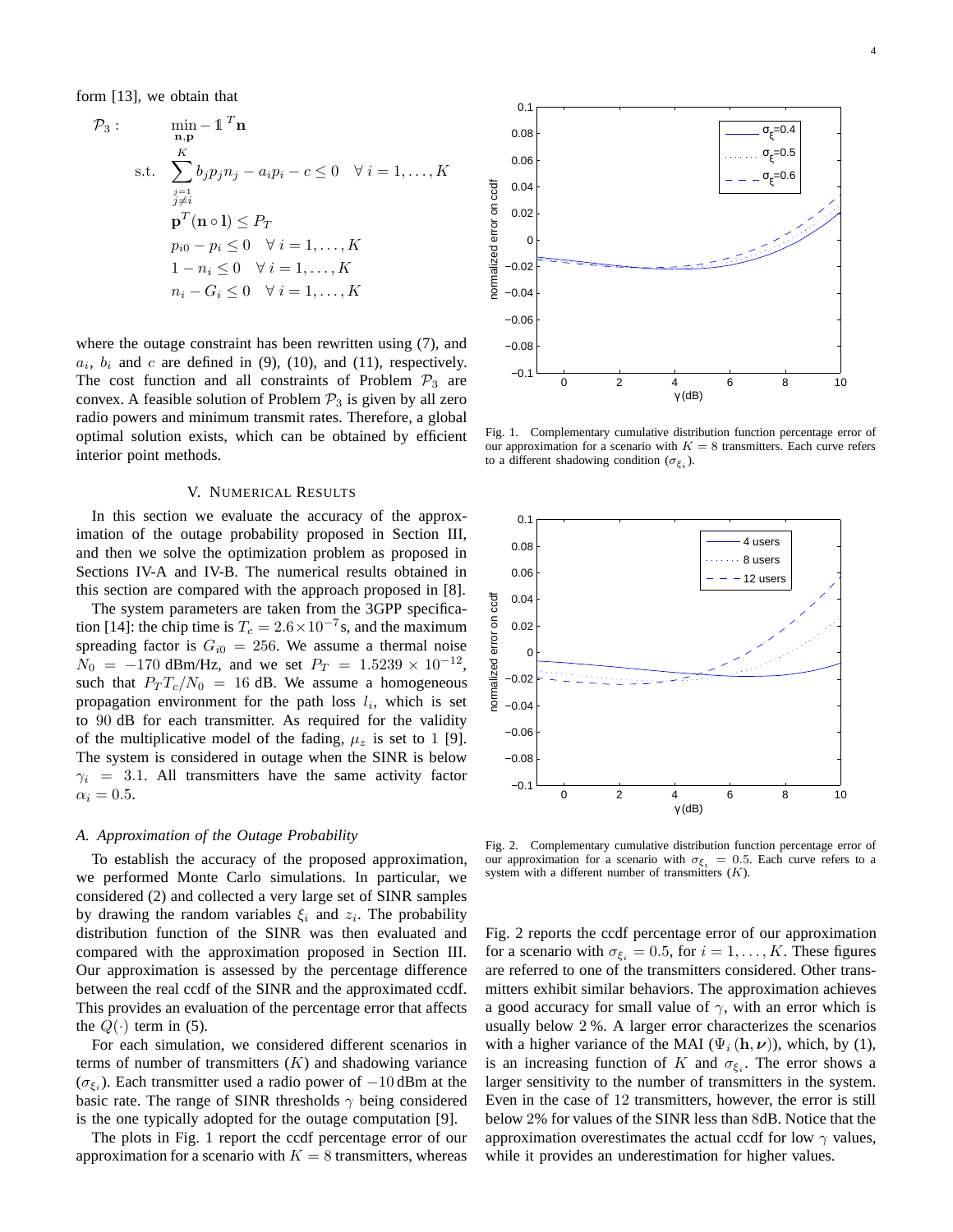### *B. Optimal Rate*

The plots in Figs.  $3 - 5$  show the maximum rate sum that can be achieved in a scenario with 4, 8 and 12 transmitters, respectively. We assumed that  $\sigma_{\xi_i} = 0.5$  for each transmitter. Other values of  $\sigma_{\xi_i}$  provide the same trend in the numerical results, as those discussed below. Each plot reports the solution of problem  $P$  as obtained by the proposed approaches, namely:

- Relaxation 1 are the result obtained by the mixed integerreal programming  $P_1$ , where the approach proposed in III is used to approximate the outage constraint (see Subsection IV-A);
- Convex  $2^N$  are the result obtained by convex programming  $\mathcal{P}_3$  (see Subsection IV-B), and then mapping the rates in  $2^{\tilde{N}}$ ; the mapping simply consists of taking the  $\log_2(\cdot)$  of  $n \in \mathbb{R}^+$ , and flooring the result to the nearest integer;
- Relaxation 2 are the result obtained by the convex programming  $P_3$ , with  $n \in \mathbb{R}^+$  (see Subsection IV-B);
- Wilkinson approximation are the result obtained by the mixed integer programming  $P_1$ , where the Wilkinson moment matching approach is used to approximate the outage constraint as proposed in [8];

In Figs.  $3 - 5$ , the curves obtained by the Wilkinson approximation in [8] are the benchmark to assess the performance of the methods proposed in this paper. In the figures, a zero rate means that the rate maximization problem is not feasible with respect to the given constraints and configuration.

Comparing the results of the mixed integer-real programming with the different approximations, we observe that the solutions proposed in this paper are close for intermediate ranges of the outage requirements  $P_{\text{out}}$ . Furthermore, by using the Relaxation 2 along with a simple mapping of the relaxed rates in  $2^{\mathbb{N}}$ , taking the  $\log_2(\cdot)$  and rounding to the nearest integer (floor), we obtain a rate sum that is equal or slightly smaller than Relaxation 1 result. The conclusion is that our solutions work very well for intermediate values of the outage constraints. Notice that in all the scenarios there is always a cross-point between the curves for certain values of the outage requirements.

For outage requirements lower than the crossing point, our solutions provide an over-allocation of the transmit rates. For instance, looking at Fig. 3, the transmitters use rates higher than the one obtained by using the Wilkinson approximation. Computing the outage probability with such a rate allocation, a probability of outage of 0.01 cannot be achieved: the rates and powers obtained by solving the problem determine a  $P_{\text{out}} \approx 0.025$ , according to the actual distribution of the SINR, whereas the requirement was 0.01. The same considerations apply to the case of the solutions for the scenario with 8 transmitters (Fig. 3), where a probability of outage less than 0.04 gives an actual  $P_{\text{out}} \approx 0.05$ .

For higher values of the outage probability requirement, the proposed solutions underestimate the achievable rates, particularly for very high outage requirements. Obviously, an under allocation of the rates as a consequence of the approximation guarantees the satisfaction of the actual outage constraints.



Fig. 3. Optimal Rate Sum for a scenario with  $K = 4$  transmitters and  $\sigma_{\xi_i} = 0.5$ , for  $i = 1, ..., K$ .

# *C. Computational Complexity*

The computational complexity of the rate maximization problem investigated in this paper is defined as the number of iterations necessary to obtain the optimal solution. In each iteration, a set of closed-form expressions must be evaluated. The performance of the solutions proposed in this paper are less computationally expensive than the method in [8], which counterbalance the loss of accuracy achieved for very low and very high outage constraints.

Relaxation 1 is about 5 to 10 times less computationally complex than the method presented in [8], because the outage approximation proposed in this paper allows the solution of Problem  $P_2$  in closed form. From Monte Carlo simulations, we observed that the the number of iterations necessary to obtain the optimal solution is less than 335 for 4 transmitters, 6070 for 8 transmitters and 7100 for 12 transmitters, respectively.

Relaxation 2 is the least computational expensive. From Monte Carlo simulations, we have observed that the solution is achieved in about 200 iterations in each scenario. However, recall that Relaxation 2 is the least accurate solution for very high and very low outage requirements.

## VI. CONCLUSIONS

We investigated a simple approximation of the Signal to Interference + Noise Ratio of CDMA systems for the computation of the outage probability. Then, we applied this approximation to the rate maximization problem under outage constraints. We proposed two approaches to solve the simplified problems and investigated the quality of the optimal solutions of the simplified problems against the accurate one provided in [8].

The methods investigated in this paper require a reduced computational load, which is particularly useful for networks with limited processing capabilities at the potential expense of quality of the solution due to the approximations used. Numerical results show that our approximation performs well